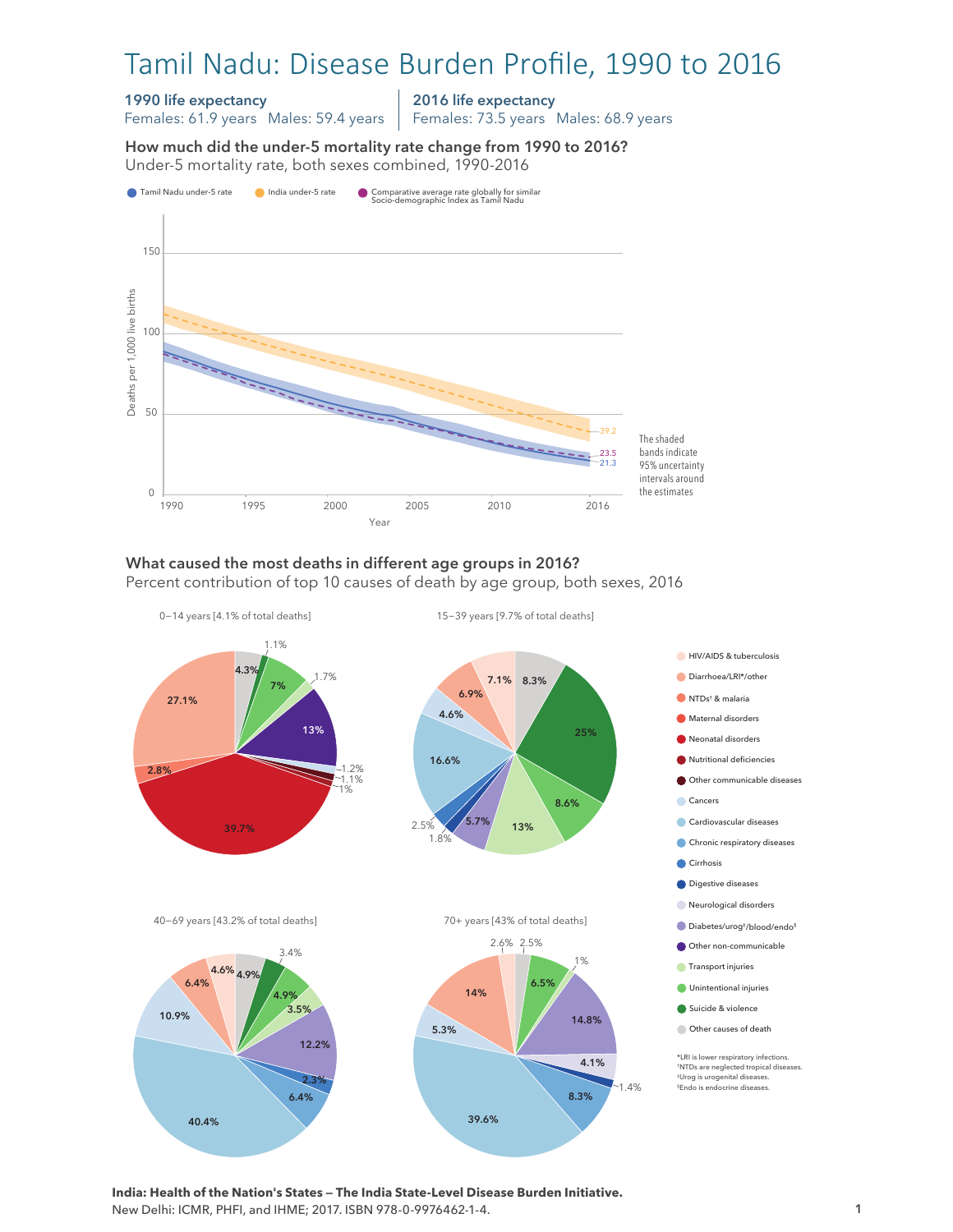## Proportion of total disease burden from:

### Premature death: 62.0% | Disability or morbidity: 38.0%

#### What caused the most years of life lost, by sex, in 2016?

Top 15 causes of YLLs, ranked by percent for both sexes combined, 2016



#### What caused the most years lived with disability, by sex, in 2016?

Top 15 causes of YLDs, ranked by percent for both sexes combined, 2016



\*Sense organ diseases includes mainly hearing and vision loss.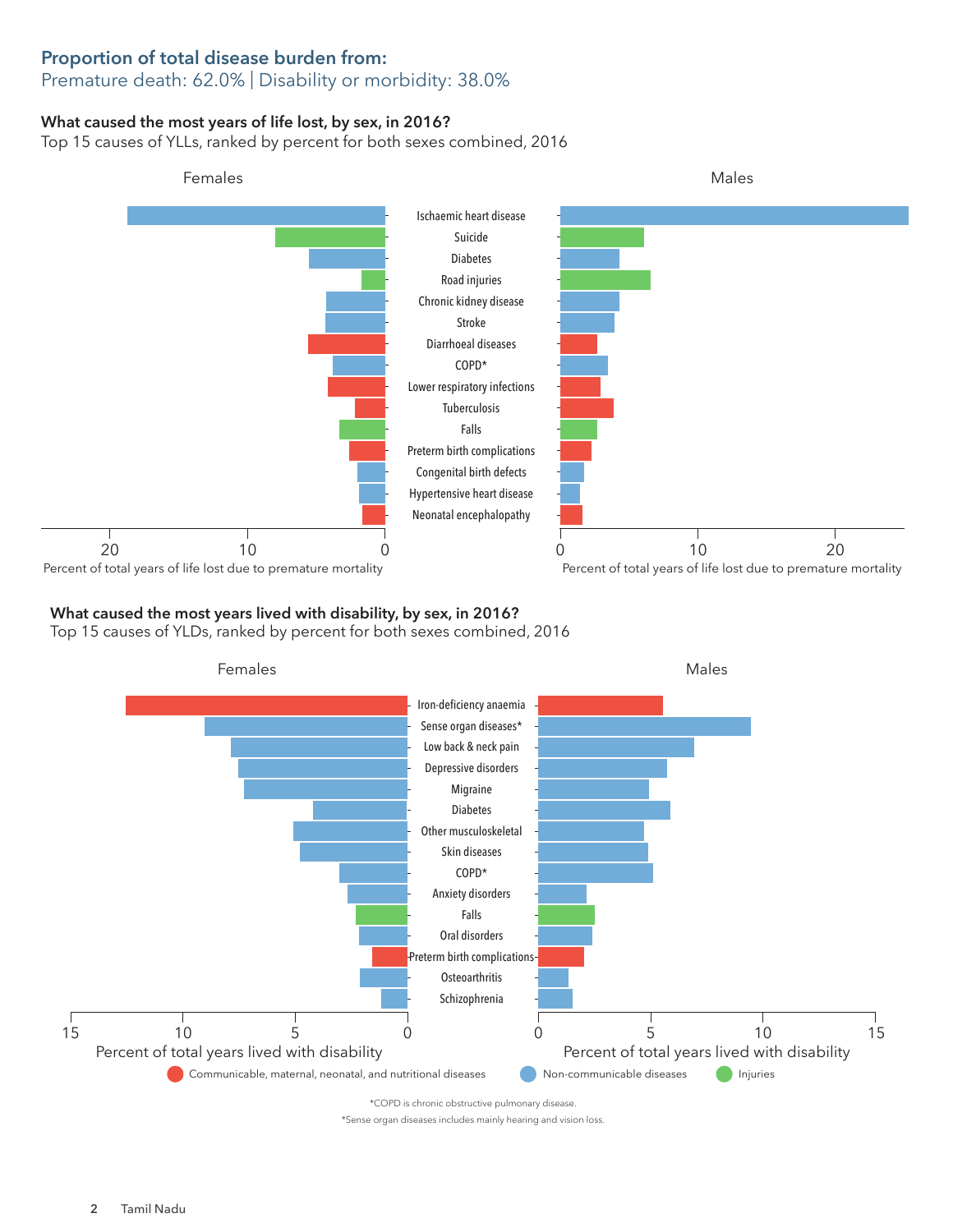### Proportion of total disease burden from: CMNNDs: 20.4% | NCDs: 65.3% | Injuries: 14.3%

How have the leading causes of death and disability combined changed from 1990 to 2016? How have the leading causes of death and disability combined changed from 1990 to 2016? Change in top 15 causes of DALYs, both sexes, ranked by number of DALYs, 1990–2016 Change in top 15 causes of DALYs, both sexes, ranked by number of DALYs, 1990–2016



What caused the most death and disability combined across age groups in 2016? What caused the most death and disability combined across age groups in 2016?<br>Production of PAUX Percent of DALYs by age group, both sexes, 2016



The number in parentheses after each age group on the x-axis is the percent of population in that age group.